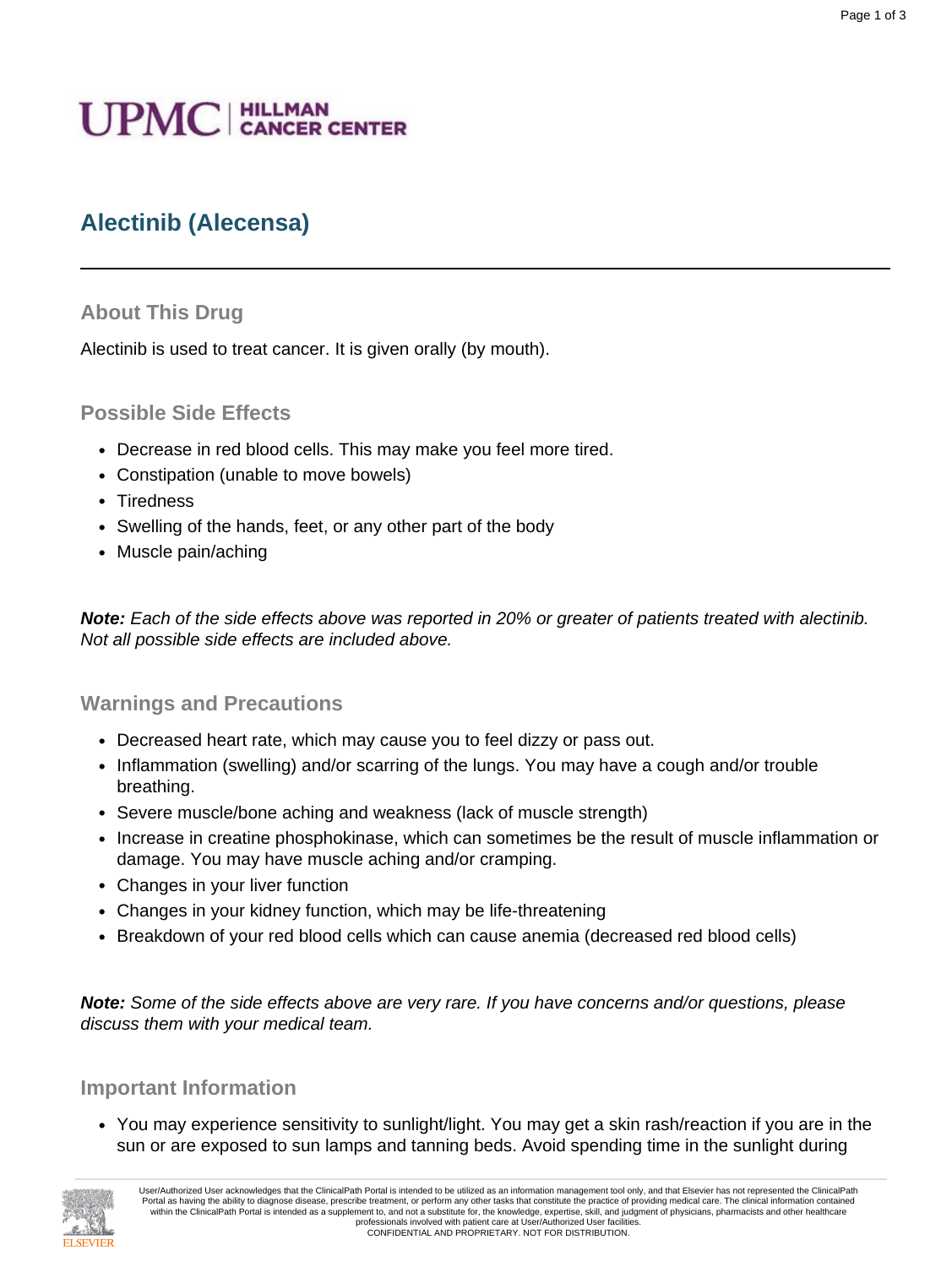treatment and for 7 days after treatment. Use sunscreen and lip balm with SPF 50 or higher when you are outdoors even for a short time. Cover up when you are out in the sun. Wear wide-brimmed hats, long-sleeved shirts, and pants.

# **How to Take Your Medication**

- Swallow the medicine whole with food. Do not open or dissolve the capsule.
- **Missed dose**: If you vomit or miss a dose, take your next dose at the regular time, and contact your doctor. Do not take 2 doses at the same time and do not double up on the next dose.
- **Handling:** Wash your hands after handling your medicine, your caretakers should not handle your medicine with bare hands and should wear latex gloves.
- This drug may be present in the saliva, tears, sweat, urine, stool, vomit, semen, and vaginal secretions. Talk to your doctor and/or your nurse about the necessary precautions to take during this time.
- **Storage:** Store this medicine in the original container at room temperature and protect from light and moisture. Do not store above 30°C (86°F).
- **Disposal of unused medicine:** Do not flush any expired and/or unused medicine down the toilet or drain unless you are specifically instructed to do so on the medication label. Some facilities have take-back programs and/or other options. If you do not have a take-back program in your area, then please discuss with your nurse or your doctor how to dispose of unused medicine.

# **Treating Side Effects**

- Manage tiredness by pacing your activities for the day.
- Be sure to include periods of rest between energy-draining activities.
- Get regular exercise. If you feel too tired to exercise vigorously, try taking a short walk.
- If you are dizzy, get up slowly after sitting or lying.
- Drink plenty of fluids (a minimum of eight glasses per day is recommended).
- If you are not able to move your bowels, check with your doctor or nurse before you use enemas, laxatives, or suppositories.
- Ask your doctor or nurse about medicines that are available to help stop or lessen constipation.
- Keeping your pain under control is important to your well-being. Please tell your doctor or nurse if you are experiencing pain.
- If you get a rash do not put anything on it unless your doctor or nurse says you may. Keep the area around the rash clean and dry. Ask your doctor for medicine if your rash bothers you.

# **Food and Drug Interactions**

- There are no known interactions of alectinib with food. Alectinib should be taken with food.
- This drug may interact with other medicines. Tell your doctor and pharmacist about all the prescription and over-the-counter medicines and dietary supplements (vitamins, minerals, herbs, and others) that you are taking at this time. Also, check with your doctor or pharmacist before



User/Authorized User acknowledges that the ClinicalPath Portal is intended to be utilized as an information management tool only, and that Elsevier has not represented the ClinicalPath Portal as having the ability to diagnose disease, prescribe treatment, or perform any other tasks that constitute the practice of providing medical care. The clinical information contained within the ClinicalPath Portal is intended as a supplement to, and not a substitute for, the knowledge, expertise, skill, and judgment of physicians, pharmacists and other healthcare professionals involved with patient care at User/Authorized User facilities. CONFIDENTIAL AND PROPRIETARY. NOT FOR DISTRIBUTION.